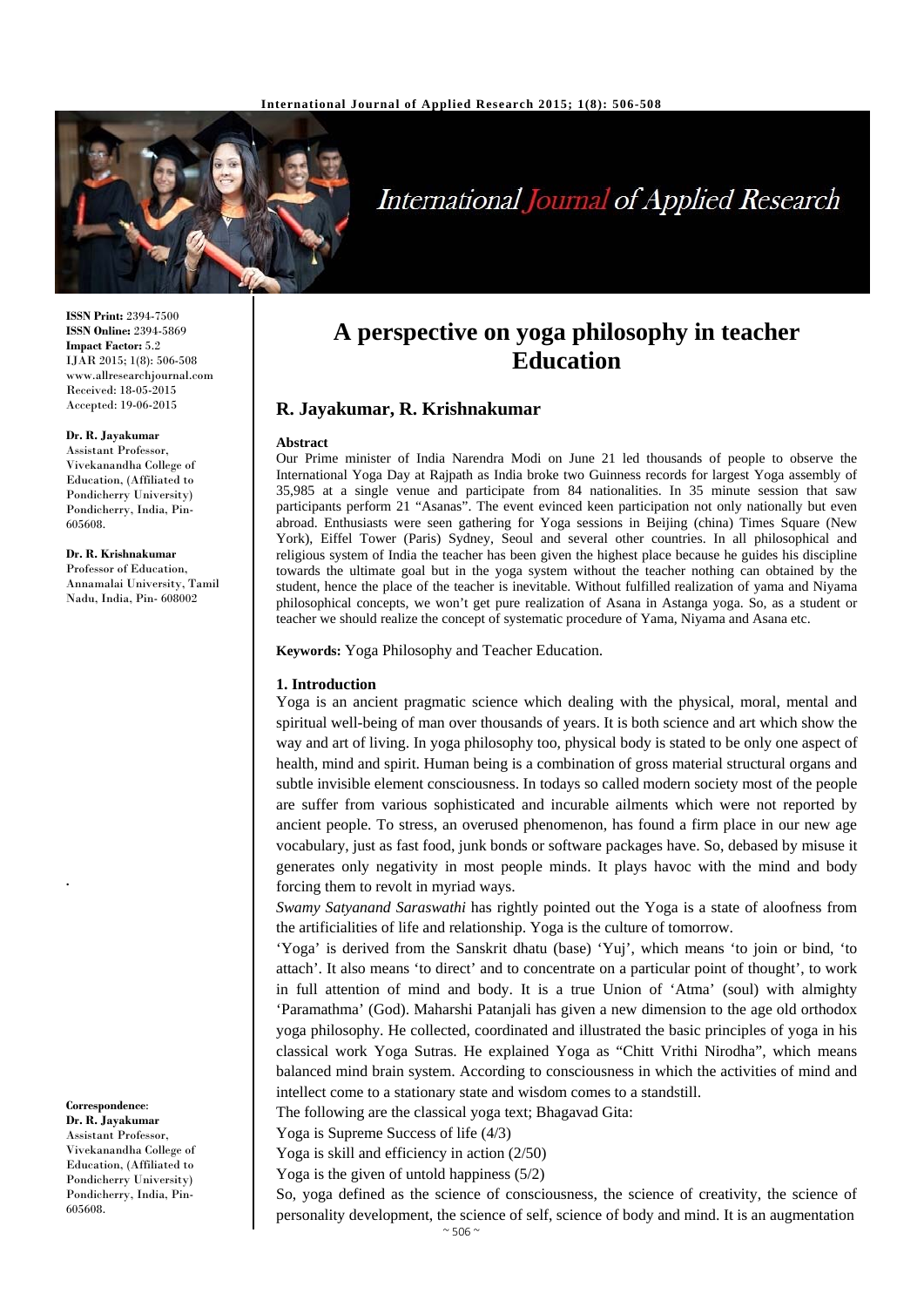of facts and life knowledge, gained from experience concerning the fundamental importance of a constant state of balance. Even after continuously changing scenario the basic spiritual principles of yoga are still valid and acceptable to one and all.

In Indian Philosophy metaphysical awareness always contains soteriological aim, and only metaphysical knowledge (knowledge of ultimate realities) is valued and sought, for its above procures liberation". It is only the knowledge that enables a man to be 'awakened' by casting off the illusions of this world of phenomena. By knowledge is meant the practice of withdrawal, where effort will be to make him find his own centre, to make him coincide with his true spirit (purusha atman). Knowledge is transformed in to a kind of meditation and metaphysics becomes soteriology. In India not even 'logic' is without a soteriological function in its beginning. In Yoga philosophy it is pointed out that human sufferings are rooted in illusion, for man believes that his psycho-mental life-activity of the senses, feelings, thoughts and volitions is identical with spirit, with the self. In such a way he mixes two autonomous but opposite realities, between which there is no real connection but only an illusory relation. Hence naturally it should be the metaphysical knowledge for leading us to the threshold of illumination that is the true 'self'. And it is this knowledge of one's self, in its ascetic and spiritual sense, that is being pursued by a majority of Indian speculative schools; the schools of most effective among them.

The psychic states and spirit there is a difference of an ontological order; they belong to two different modes of being. Liberation occurs when one has understood this truth, and when the spirit regains its original freedom.

## **1.1. Importance of Yoga**

One important reason why Yoga has survived for thousands of years, and has infiltrated popular culture worldwide, is that it is an experiential, living thing. It has survived through its followers' personal experiences and their capacity to teach from unique perspectives. Yoga has also depended on divergent views and the creation of new applications to carry forth its core guiding principles in a variety of ways. Each new school, each philosophical emphasis, and each creative use of Yogic principles and tools has remained close to the heart of Yoga, and in turn has contributed to its evolution, richness, diversity, and effectiveness. Everything that we now call the "Yoga tradition" was, at one point in time, not traditional. Any standards created should support such continued evolution.

## **1.2. The Significance and use of Yoga Education in the Classroom, they are as fallows…**

- $\triangleright$  It helps students and teachers to relax their body.
- $\triangleright$  It helps to provide effective treatment of a wide range of health problems or disorders.
- $\triangleright$  It helps students and teachers to develop their imagination power.
- $\triangleright$  It creates a healthy atmosphere for teaching-learning process.
- $\triangleright$  It helps teacher and students to reduce their stress and tensions.
- $\triangleright$  It helps teacher and students to bring concentration.
- $\triangleright$  It heals to improve muscle tone, energy, stamina, strength and flexibility of teacher and students.
- $\triangleright$  It helps to burn up body's extra fat and provide a muchimproved body shape or figure.
- $\triangleright$  It helps students and teachers to develop their decision making competency.

## **1.3. Eight Constituents of Yoga**

The fundamental of yoga are well defined in the Kathopanishad, Bhagavad Gita and Yoga sutras in which principle of yoga, both in theory and practice, are known as classical Yoga or Ashtanga Yoga in Indian traditions. The eight limbs, which are very well defined in the 'Patanjali Yoga sutras. They can be classified in the following dimensions are

| Sl. No | <b>Types</b>                                   | Classical (Or) Astanga Yoga (Eight Limbs Of Yoga) |                              |                       |
|--------|------------------------------------------------|---------------------------------------------------|------------------------------|-----------------------|
| -1     | Yoga Ethics<br>(or)<br><b>Ethical Practice</b> | $(1)$ Yama                                        | (2) Niyama                   |                       |
|        |                                                | - Non-violence                                    | - Purity                     |                       |
|        |                                                | - Truthfulness                                    | - Contentment                |                       |
|        |                                                | - Honesty                                         | - Austerity                  |                       |
|        |                                                | - Sexual Continence                               | - self study                 |                       |
|        |                                                | - Non-acquisitiveness                             | - Dedication to the God      |                       |
| 2      | <b>External Yoga Practice</b>                  | $(3)$ Asana                                       | (4) Pranayama                | (5) Prathyahara       |
|        |                                                | - Meditative                                      |                              |                       |
|        |                                                | - Mental tranquility                              | Discipline of breath control | Sensual Control       |
|        |                                                | - Physical Strength                               |                              |                       |
| 3      | Internal (or)<br><b>Meditative Practice</b>    | $(6)$ Dharna                                      | $(7)$ Dhyna                  | (8) Samadhi           |
|        |                                                | - Concentration                                   | - Concrete Meditation        | Super conscious state |
|        |                                                |                                                   | - Abstract Meditation        |                       |

## **2. Metaphysics**

The yoga is interested in nature not in its cosmic operation but in its operation in the individual. Man who is called jiva which means 'to live' is the spiritual principles of life. It is individual soul as distinguished from the universal soul and functions through the mental apparatus known as Buddhi,